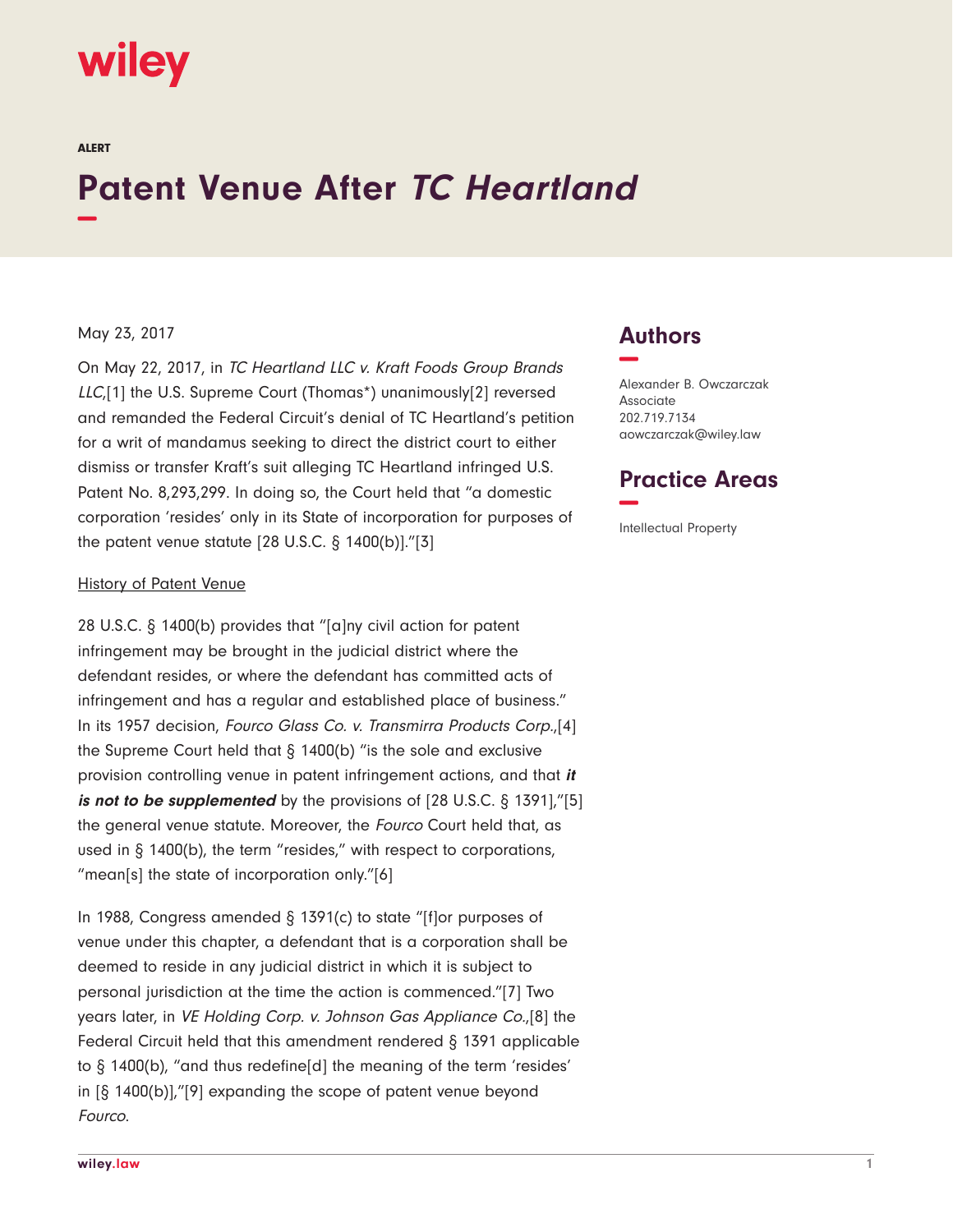Congress again amended § 1391 in 2011 to provide that "[e]xcept as otherwise provided by law," "this section shall govern the venue of all civil actions brought in district courts of the United States."[10] The amendment further altered § 1391(c)(2) to state that, "[f]or all venue purposes," certain entities, "whether or not incorporated, shall be deemed to reside, if a defendant, in any judicial district in which such defendant is subject to the court's personal jurisdiction with respect to the civil action in question."[11]

Notably, § 1400(b) was not amended at either time.

### Proceedings Below

On January 14, 2014, Kraft Foods Group Brands LLC sued TC Heartland LLC and Heartland Packaging Corporation ("TC Heartland") in the U.S. District Court for the District of Delaware, alleging infringement of U.S. Patent No. 8,293,299 by shipping allegedly infringing products to Delaware. TC Heartland is a limited liability company organized and existing under the laws of the State of Indiana.[12] "[I]t is not registered to do business in Delaware and has no office, property, employees, agents, distributors, bank accounts, or other local presence in Delaware."[13] TC Heartland moved, relevantly, to transfer the case for improper venue, arguing that the 2011 amendments to § 1391 nullified the Federal Circuit's VE Holding opinion's conclusion.[14]

The District Court disagreed, holding that the 2011 amendment's addition of a "saving clause," which states that § 1391 does not apply when "otherwise provided by law," did not alter its conclusion. Specifically, the District Court justified its holding based on the Federal Circuit's conclusion in VE Holding that §1400(b) "does not 'conflict' with Section 1391(c), and that Congress' 'clear intention' was that '§ 1391(c) is to supplement § 1400(b).'"[15]

With its motion to transfer denied, TC Heartland petitioned the Federal Circuit for Mandamus, which the Federal Circuit denied.[16] Characterizing the 2011 amendments to § 1391 as "minor," the Federal Circuit doubled down on its decision and reasoning in VE Holding.[17]

### SCOTUS Opinion

In its decision yesterday, the Supreme Court rejected the argument that the 1988 amendment to § 1391 altered the definitional finding of Fourco in the first place, and specifically pointed to the "saving clause" now included in § 1391 as further evidence of Fourco's propriety.[18] Because § 1391 now "expressly stat[es] that it does not apply when 'otherwise provided by law," the Court reaffirmed Fourco, stating "Fourco's holding rests on even firmer footing now."[19]

Accordingly, "[a]s applied to domestic corporations, 'reside[nce]' in § 1400(b) refers only to the State of incorporation."[20]

### Likely Impact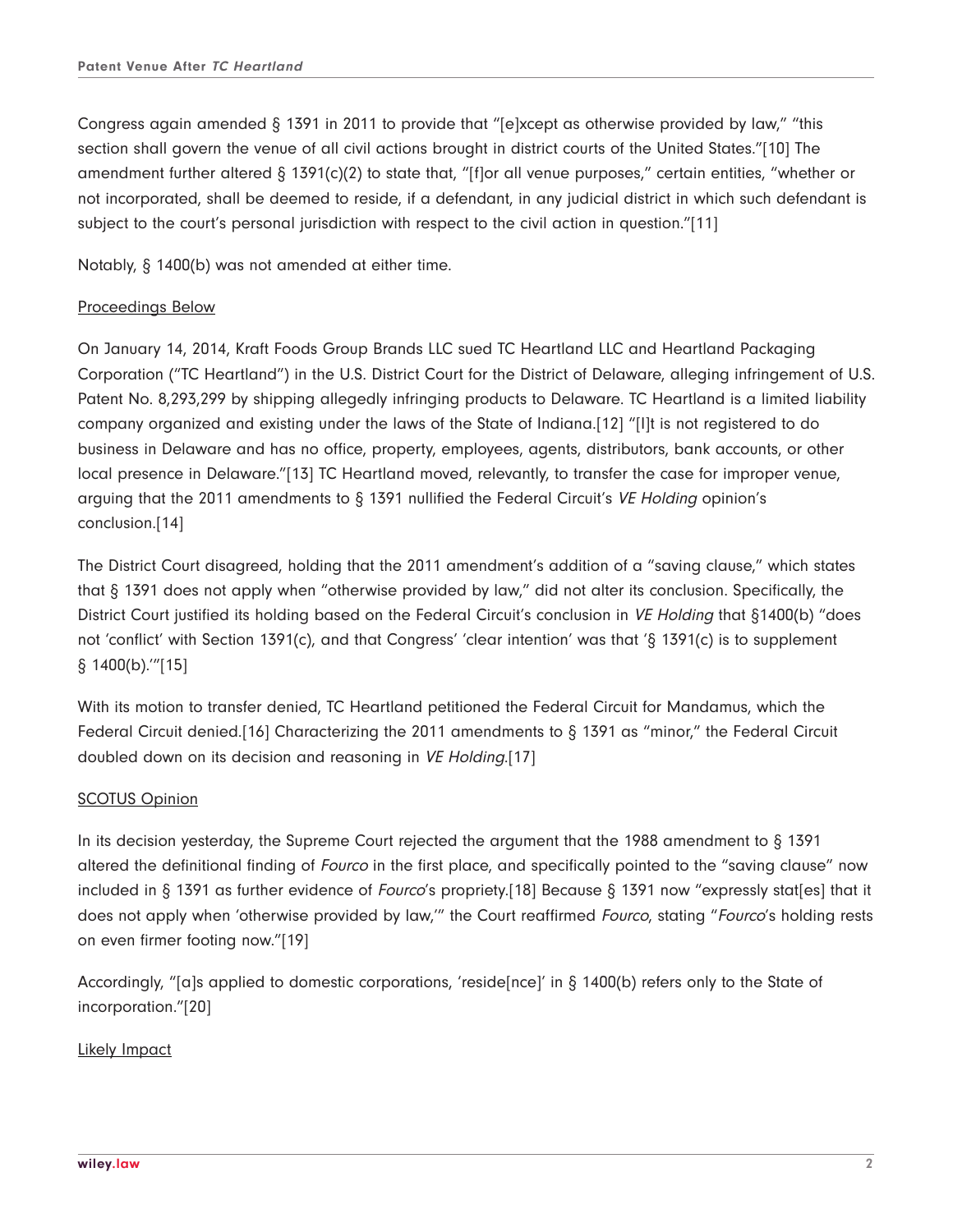The Court's holding is likely to redirect filings from the Eastern District of Texas to the District of Delaware, a jurisdiction more commonly used as a place of incorporation. With Judges Robinson and Sleet recently assuming senior status, the District of Delaware is left with two vacancies. An influx of new patent cases into the District will add to a caseload that the Judicial Conference of the United States already considers in need of an additional permanent judgeship, further straining an already overloaded district.[21] Moreover, these new cases entering Delaware will compete with the District's heavy load of ANDA cases. Due to the statutorilyimposed 30-month regulatory stay provision of the Hatch-Waxman Act,[22] Delaware's judges may prioritize trying ANDA cases over non-ANDA patent cases, further slowing the progress of these new cases.

The Court's holding does not, however, impact the second prong of § 1400(b), leaving venue proper "where the defendant has committed acts of infringement and has a regular and established place of business." Thus, there will likely be significant litigation concerning whether accused infringers with large physical presences (e.g., national retailers) will remain subject to suit nationwide.

A further impact of the geographic dispersion of cases stemming from TC Heartland is a possible increase in multi-district litigation ("MDL") proceedings. An increase in MDL proceedings would also limit a plaintiff's ability to forum shop, because the assignment of MDL proceedings is conducted by the MDL panel, not solely dictated by the plaintiff.[23] The increased uncertainty surrounding ultimate forum assignment may serve to reinforce one presumed purpose behind the anti-joinder provision introduced with the AIA, *i.e.*, curbing infringement actions brought by "trolls." [24], [25]

Further, the Court explicitly left open the issue of proper venue for foreign corporations under § 1400(b).[26] The repeated, clear statements that § 1400(b) alone dictates patent venue determinations appears to be in tension with Brunette Machine Works, Ltd. v. Kockum Industries, Inc., where the Court held that the then-existing general venue statute applied to foreign corporations.[27] It therefore appears likely that additional litigation will occur to resolve the issue of foreign corporation venue.

[1] 581 U.S.  $\frac{1}{2}$  (2017) (hereinafter, "TC Heartland") (all citations are to slip opinion).

[2] Justice Gorsuch did not participate in the consideration or decision of the case.

- [3] TC Heartland at 3.
- [4] 353 U.S.C. 222 (1957).
- [5] *Id.* at 228 (emphasis added).
- [6] *Id.* at 226.
- [7] TC Heartland at 6.
- [8] 917 F.2d 1574 (Fed. Cir. 1990).